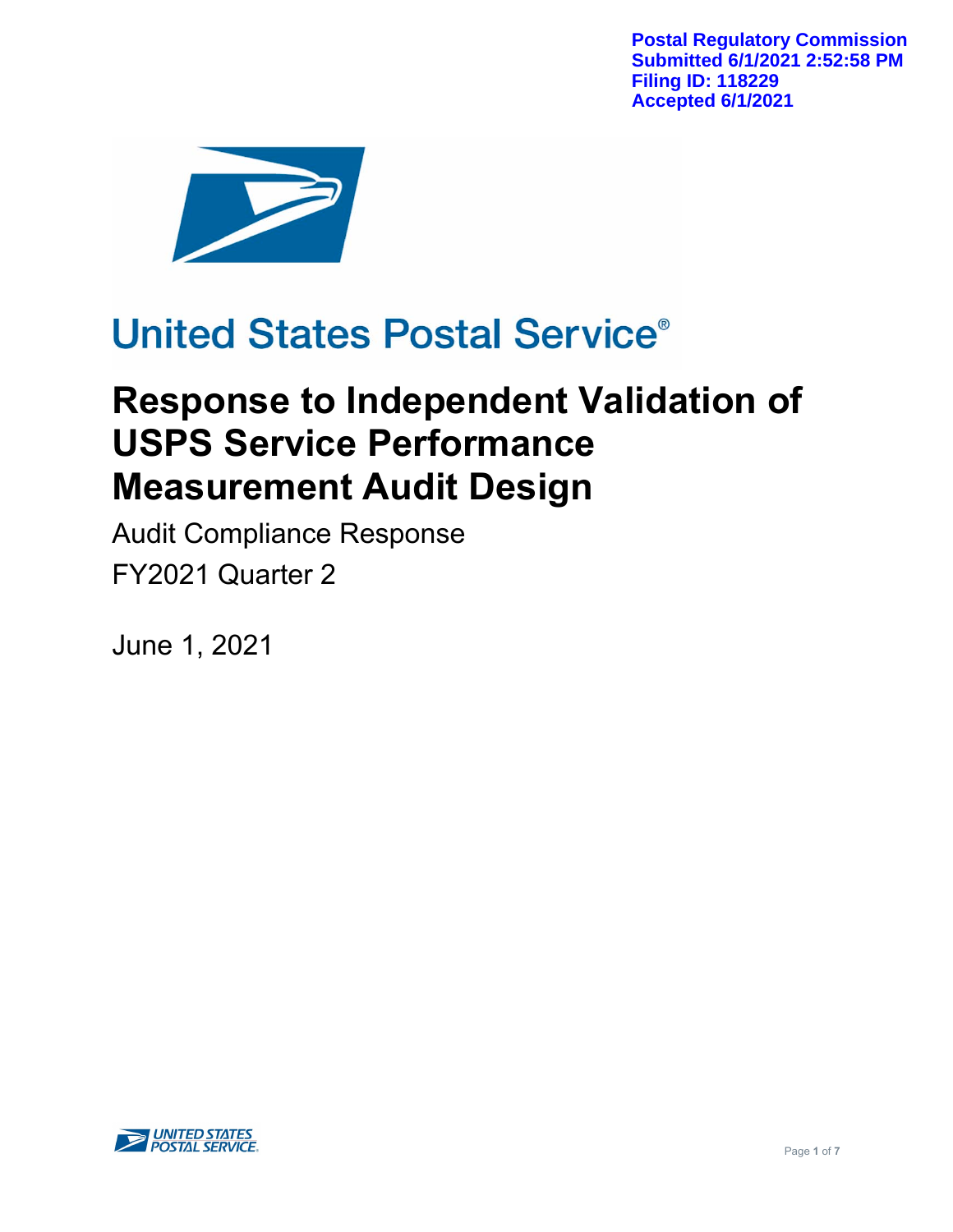#### **Table of Contents**

| I. |                                                                                                    |  |
|----|----------------------------------------------------------------------------------------------------|--|
| Ш. |                                                                                                    |  |
|    | Measure 2: First Mile - Carrier sampling weekly compliance rates should consistently exceed 80     |  |
|    | Measure 5: First Mile - Carrier sampling weekly compliance rates should consistently exceed 80     |  |
|    | Measure 11: Last Mile – Most Districts should have a limited volume for which imputed results are  |  |
|    | Measure 19: First Mile - Most response rates should exceed 80% at a District level.  4             |  |
|    | Measure 20: First Mile - Coverage ratios should meet acceptable thresholds at the 3-digit ZIP      |  |
|    | Measure 23: Processing Duration – At least 70% of the volume is measured for each product 5        |  |
|    | Measure 25: Last Mile - Most response rates should exceed 80% at a District level.  6              |  |
|    | Measure 26: Last Mile - Coverage ratios should meet acceptable thresholds at the 3-digit ZIP       |  |
|    | Measure 27: Reporting/Processing Duration – Most processing facilities utilize the sort plan on at |  |

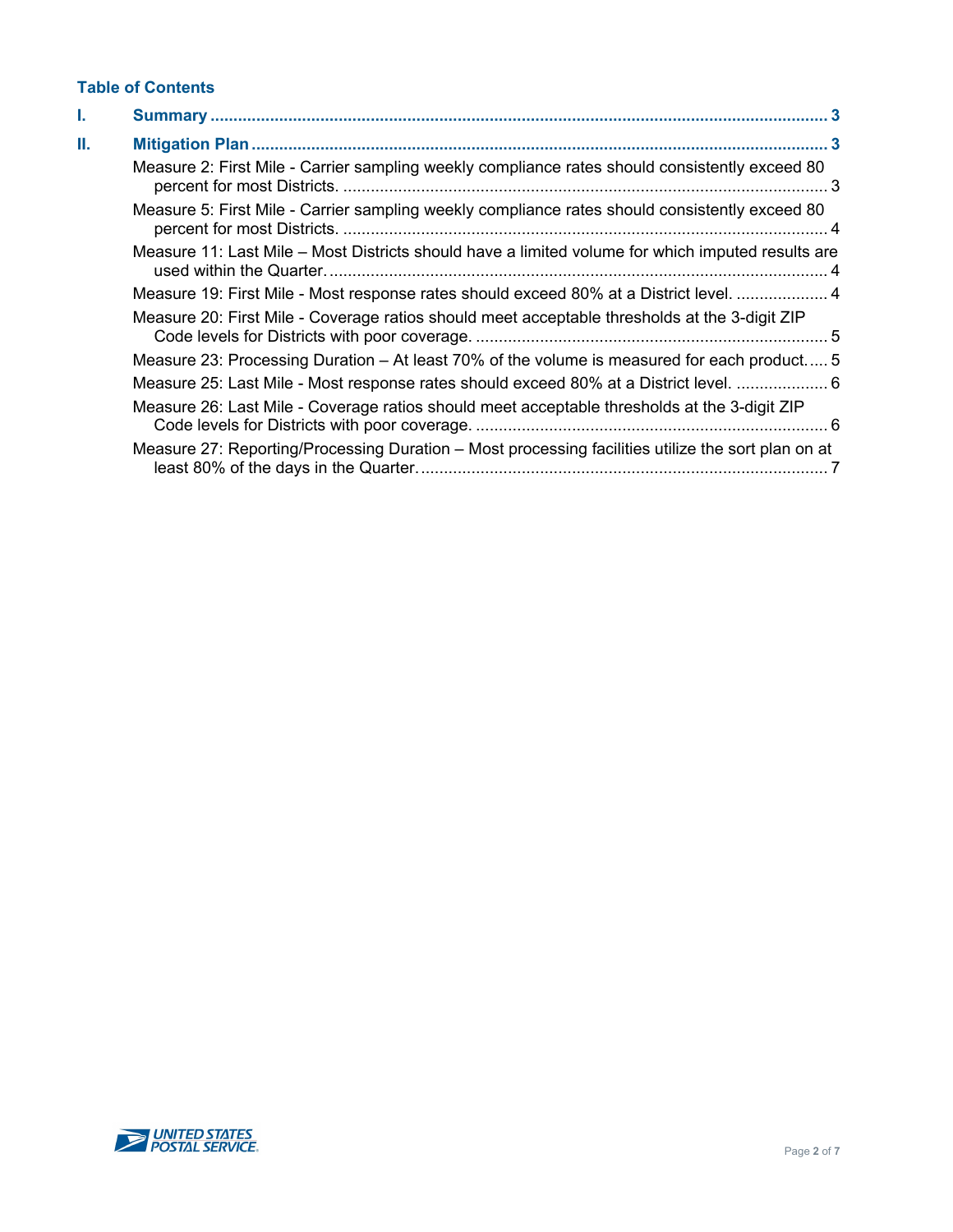## <span id="page-2-0"></span>**I. Summary**

This report presents the Response of the United States Postal Service (USPS) to the Independent Validation of USPS Service Performance Measurement (SPM) Audit Design for Quarter 2 (Q2) of fiscal year 2021 (FY21).

## <span id="page-2-1"></span>**II. Mitigation Plan**

USPS has evaluated the results of the Independent Validation of USPS SPM Audit Design for FY21 Q2 and has formulated mitigation plans for the seven measures that were partially achieved and the two measures that were not achieved. All other measures were achieved.

For FY21 Q2, several of the audit measures were impacted by the COVID-19 pandemic and related employee availability.

The subsequent sections describe, in further detail, the mitigation plans for measures 2, 5, 11, 19, 20, 23, 25, 26 and 27.

## <span id="page-2-2"></span>**Measure 2: First Mile - Carrier sampling weekly compliance rates should consistently exceed 80 percent for most Districts.**

#### **Quarter 2 Result: Partially Achieved.**

**Mitigation Plan:** In FY21 Q2, USPS completed phase two of the reorganization process which included consolidating 67 Districts into 50.

USPS continues to work towards First Mile compliance by continued collaborations during field leadership biweekly meetings. Informed Visibility (IV) was developed for all EAS employees as a tool to analyze the data to assist in identifying opportunities for improvement in SPM compliance performance. Through Informed Visibility, field management can access instructional videos on performing First Mile samplings, service talks, posters, and instructions on how to obtain training materials. USPS will continue its strategic focus by driving First Mile performance through the following:

- Regular biweekly cadence meetings with field leadership
- Sharing best practices for SPM compliance performance
- Requiring quarterly SPM training for the top 50 opportunity employees in each Area

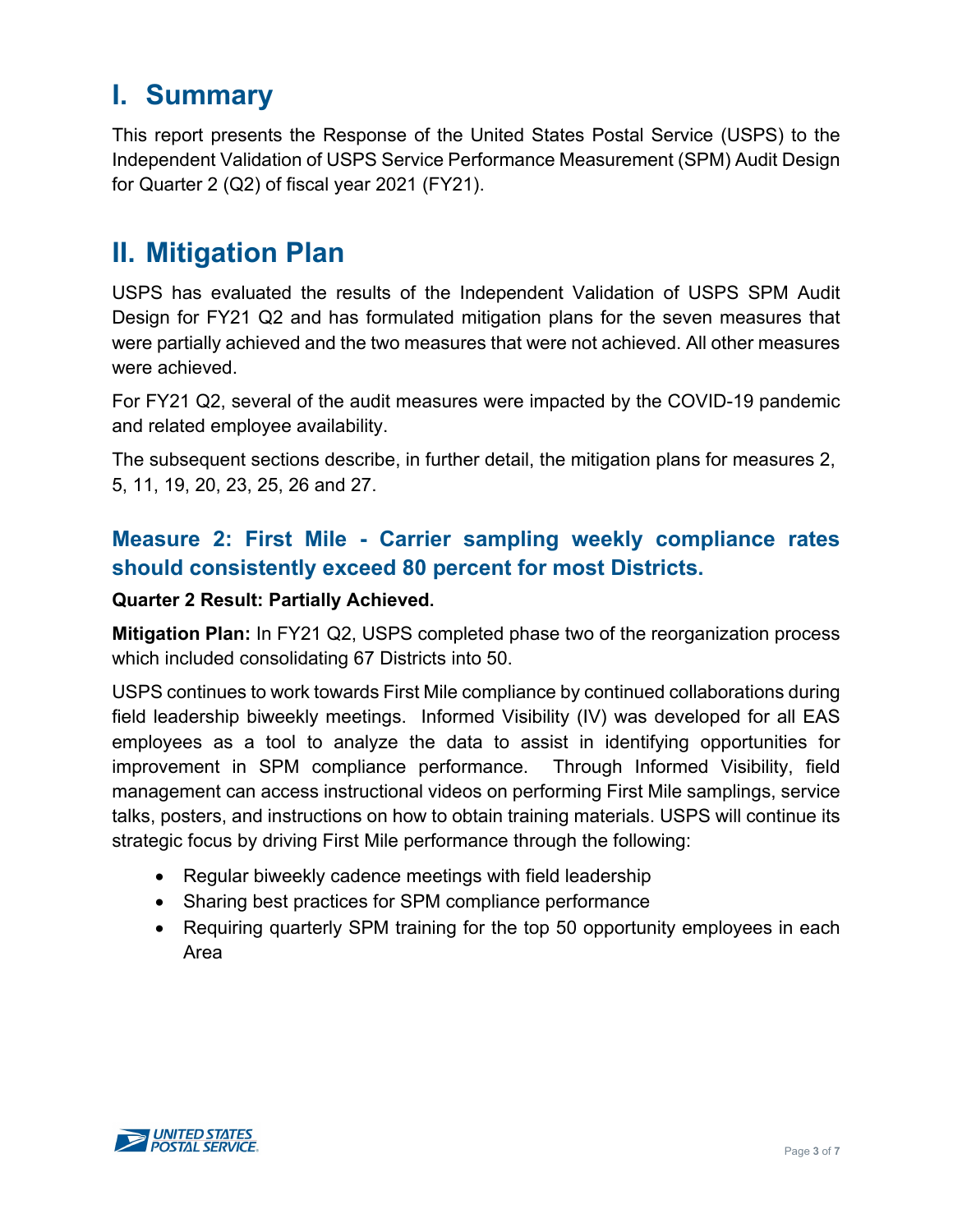## <span id="page-3-0"></span>**Measure 5: First Mile - Carrier sampling weekly compliance rates should consistently exceed 80 percent for most Districts.**

#### **Quarter 2 Result: Partially Achieved.**

**Mitigation Plan:** USPS completed the second phase of the reorganization structure which reduced 67 Districts into 50.

All instructional videos on performing First Mile sampling, service talks, posters, and training materials are made readily available through IV. Field management can review compliance reports to identify areas of opportunity and address employees who demonstrate non-compliant behavior. USPS will continue to drive First Mile performance through required training and biweekly touchpoints moving through FY21 Q3.

## <span id="page-3-1"></span>**Measure 11: Last Mile – Most Districts should have a limited volume for which imputed results are used within the Quarter.**

#### **Quarter 2 Result: Not Achieved.**

#### **Mitigation Plan:**

First-Class flats volume in the network during Quarter 2 was below baseline, likely due to continuing impacts from the COVID-19 pandemic. Obtaining sufficient volume to avoid imputation was not possible.

Forty-one Districts required the use of imputation rates due to limited First-Class flats volume. As volumes return to pre-COVID-19 levels, it is expected that fewer Districts will have the need for imputed data. USPS anticipates that this audit measure will remain difficult to achieve until volumes return to normal levels.

## <span id="page-3-2"></span>**Measure 19: First Mile - Most response rates should exceed 80% at a District level.**

#### **Quarter 2 Result: Partially Achieved.**

**Mitigation Plan:** During FY21 Q2, USPS completed phase two of the new District restructure whereas 67 Districts were reduced to 50.

USPS has continued regular cadence and collaborations with field management through biweekly touchpoints with strategic focus on analyzing the data from Informed Visibility. During these touchpoints, the Postal Service is committed to driving performance by having Areas share their best practices from top performing Districts. In addition, Standard Work Instructions (SWI) will continue to be posted and maintained on communication boards in all retail and delivery units.

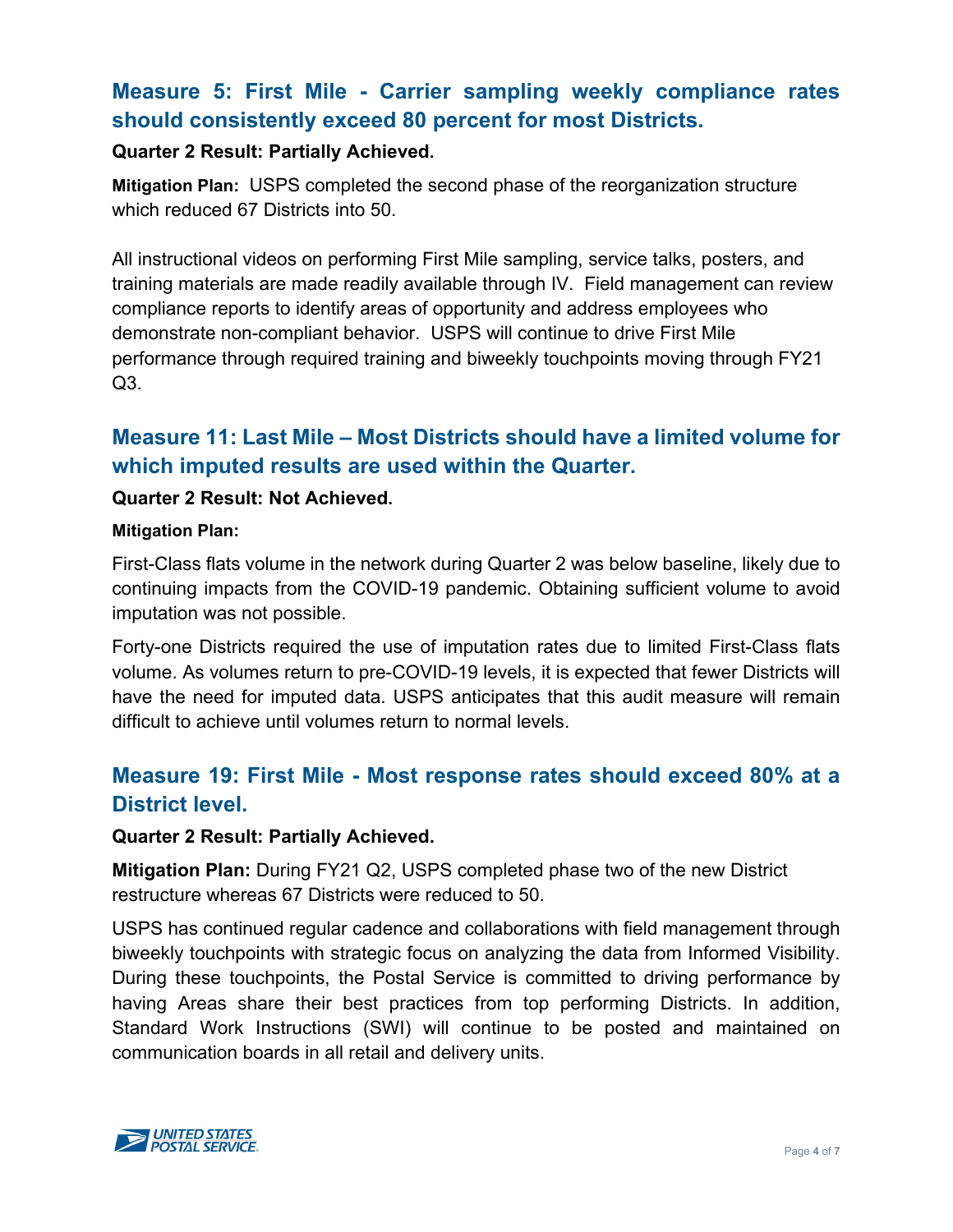The Postal Service will continue to focus on required training for all new employees and identify opportunity employees to improve and meet acceptable thresholds at a 3-digit level.

## <span id="page-4-0"></span>**Measure 20: First Mile - Coverage ratios should meet acceptable thresholds at the 3-digit ZIP Code levels for Districts with poor coverage.**

#### **Quarter 2 Result: Partially Achieved.**

**Mitigation Plan:** In Quarter 2, USPS finalized phase two of the reorganizational structure by consolidating 67 Districts into 50.

A joint task force subcommittee has been created with postal, union and management association representatives to work collaboratively on improving service performance. This task force is currently focused on seven major cities nationwide. In addition, the Postal Service will continue collaborations during biweekly touchpoints with field management to strategically focus on analyzing the data from the sampling dashboard.

USPS is committed to driving First Mile performance by ensuring that best practices shared by Areas from top performing Districts are utilized in opportunity sites. In addition, Standard Work Instructions (SWI) will continue to be posted and maintained on communication boards in all retail and delivery units.

The Postal Service will continue to focus on training all new employees and identify opportunity employees to improve performance and meet acceptable thresholds at a 3 digit level.

## <span id="page-4-1"></span>**Measure 23: Processing Duration – At least 70% of the volume is measured for each product.**

#### **Quarter 2 Result: Not Achieved.**

**Mitigation Plan:** USPS continues to work towards increasing the volume of mail in measurement for each mail product. USPS has comprehensive efforts across Headquarters (HQ), Field Operations (Areas and Districts), and Mail Entry as follows:

- Collaboration between the HQ SPM team and Field Operations to reduce the amount of mail that falls out of measurement due to lack of Start-the-Clock events.
- Review of the business rules for each exclusion reason to reduce the percentage of mail being excluded.
- Development of resolutions for each exclusion reason to reduce the percentage of mail being excluded.

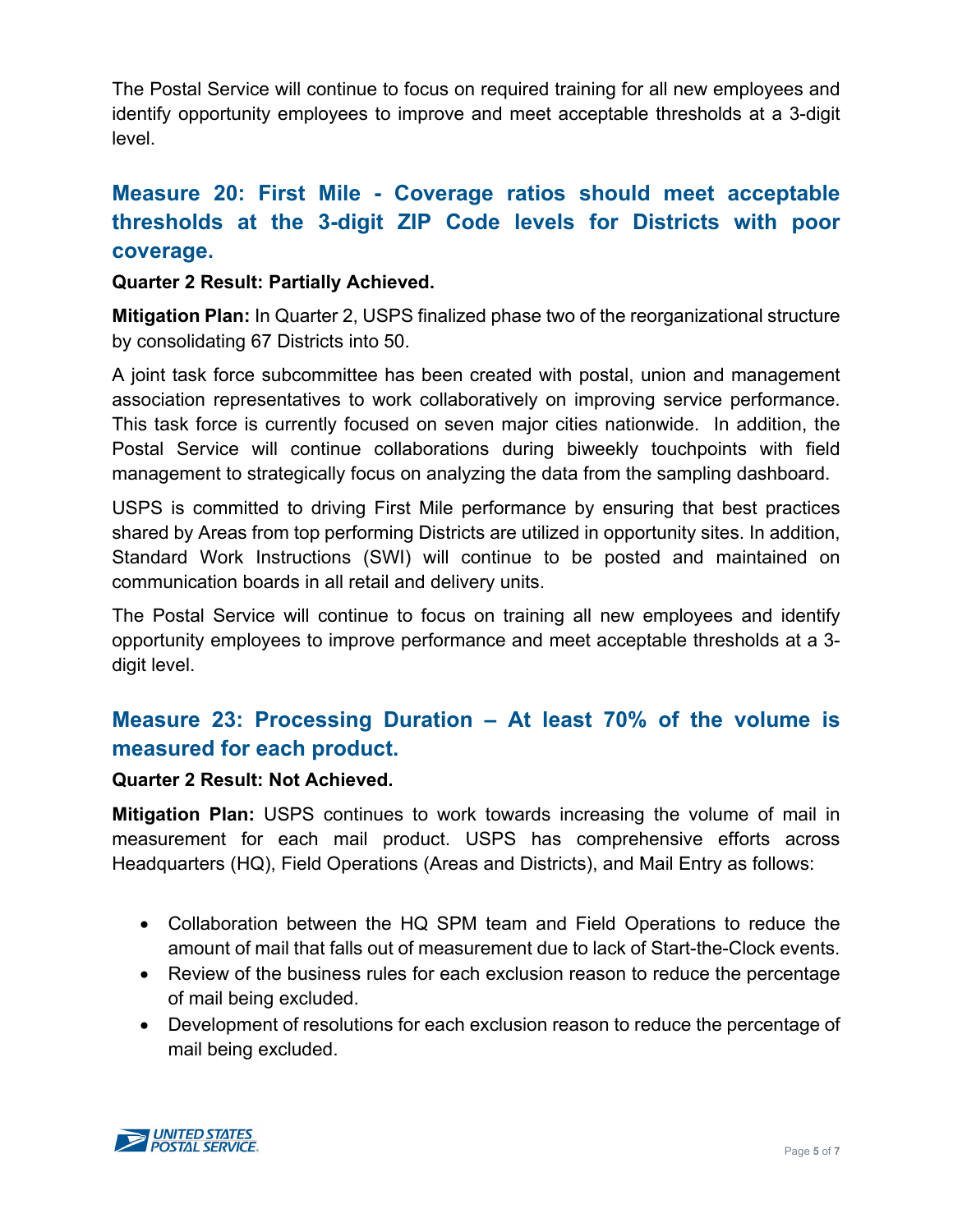- Utilization of the automated service performance measurement exclusions dashboard in IV by the Area and District Field Operations to identify ways to reduce the volume of mail that is excluded from measurement.
- Continued collaboration between the HQ SPM team and the Mailer Technical Advisory Council workgroup to reduce volume excluded from service performance measurement. This workgroup is developing an external tool for the industry, so that mailers can have visibility on their mail that is being excluded and have the means to work with USPS to resolve identified issues causing the exclusions.

The characteristics and make-up of the High Density and Saturation Flats Destination Entry Two-Day product continue to present a challenge to the measure of its service performance because this product is non-Full-Service. USPS uses a different methodology to measure the service performance of this product because this is a non-Full-Service product. As part of this methodology, USPS measures only one major mailer for the High Density and Saturation Flats Destination Entry Two-Day product, which is the reason for less than 70% of volume in measurement.

The characteristics and make-up of Bound Printed Matter (BPM) flats mail continue to present a challenge when BPM is processed through flats sorter machines. When this occurs, the mail may be manually sorted to the 5-digit level and, therefore, lacks visibility because it was not scanned using mechanized equipment. To mitigate this issue, HQ continues to work with the Area coordinators to develop processes that will enable increased visibility for BPM when it is manually sorted.

## <span id="page-5-0"></span>**Measure 25: Last Mile - Most response rates should exceed 80% at a District level.**

#### **Quarter 2 Result: Partially Achieved.**

**Mitigation Plan:** In FY21 Q2, USPS completed phase two of the reorganization process, which included consolidating 67 Districts into 50.

In Quarter 2, USPS continued to measure Last Mile compliance rates and drive performance through SPM compliance. Best practices were shared by each Area, during biweekly touchpoints with field management, on improving service performance measurement scores. Along with the new joint task force addressing Last Mile performance, USPS will continue to emphasize focus on SPM training for all employees. This required training will help drive improvements in the overall Last Mile score.

## <span id="page-5-1"></span>**Measure 26: Last Mile - Coverage ratios should meet acceptable thresholds at the 3-digit ZIP Code levels for Districts with poor coverage.**

**Quarter 2 Result: Partially Achieved.**